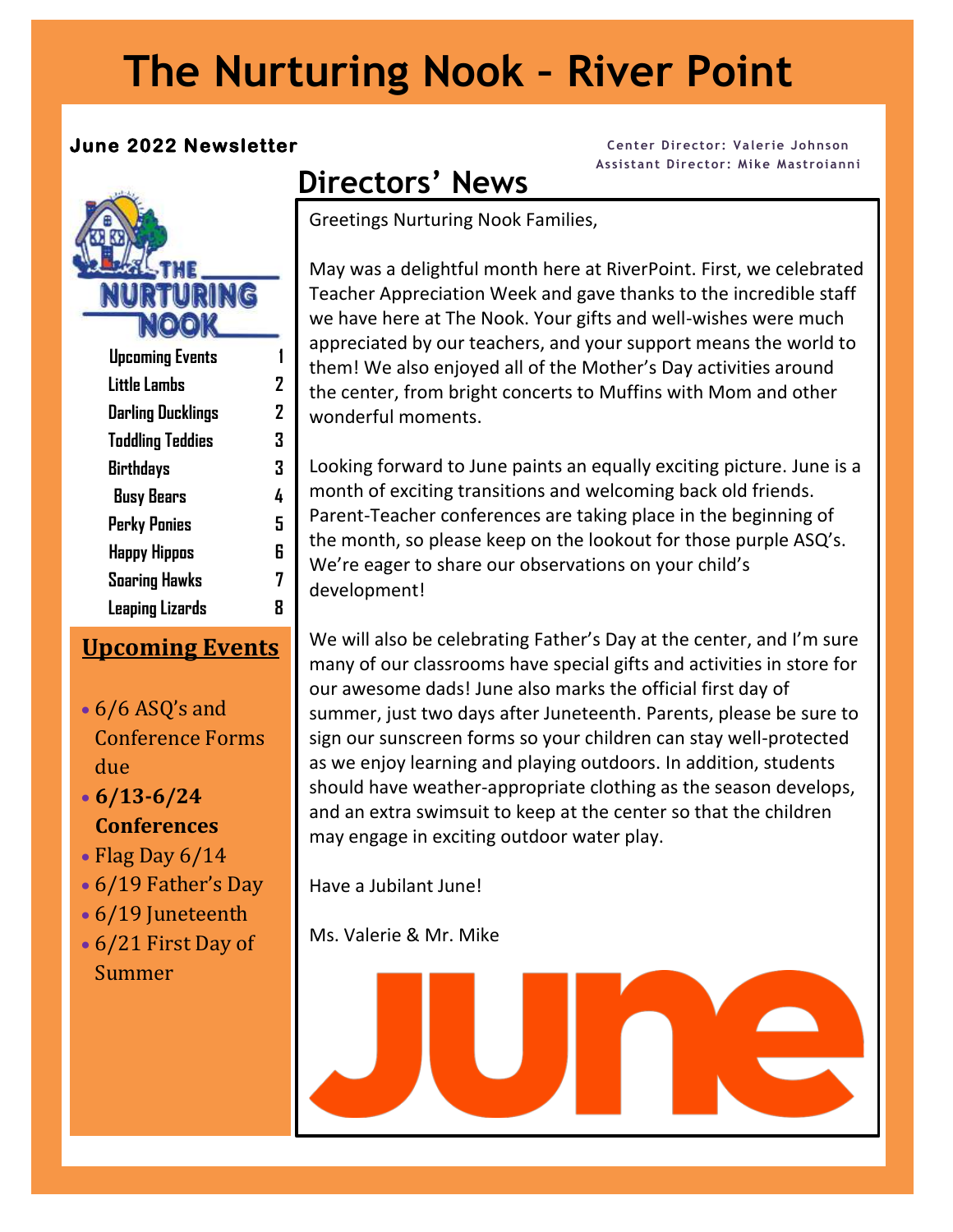

## Little Lambs

Wow! Where did the month of May go? We were super busy with our art work and crawling about.

Our theme for June is Picnic. Miss Molly has several exciting art projects prepared.

With the weather slowly changing to warmer temperatures, we will want to be prepared to go outside on buggy rides. We recommend a light jacket for each child that can stay at daycare.

Just a reminder, we put sunscreen on the children 6 months or older. We have a form to sign so we have permission to do so.

This month, we say farewell to a few friends who will be moving away or going to Darling Ducklings. We also welcome our new friends to our room. We love getting to know each child and his/her personality. If you have any questions, please let us know!

Thanks for your support,

Miss Molly & Miss Cathy

## **Darling Ducklings**

Hello Darling Ducklings families

We're thankful for another great month in our classroom. With the warmer weather we've been spending more and more time outside and our ducks love it! Please be sure to let the teachers know whether you prefer to use the center-provided sunscreen or bring in your own sunscreen to use before we head outside this summer.

This month our classroom is going through some exciting changes. As usual, some of our older ducks will be moving to the Toddling Teddies classroom and we'll be welcoming some new ducks from the Little Lambs classroom.

Ms. Michelle is moving to the Busy Bears classroom full time, and Ms. Brittany is moving into the Darling Ducklings as the new teacher. Our ducks know and love Ms. Brittany, and we know she'll be wonderful in our classroom! Ms. Michelle has loved working with the ducks and is very excited to see them all again as they get older and join her and Ms. Destiny in the Busy Bears.

We're so excited for all of the changes happening in our classroom and we hope you are too! It's gonna be another great month!



Ms. Michelle, Ms. Cythina & Ms. Brittany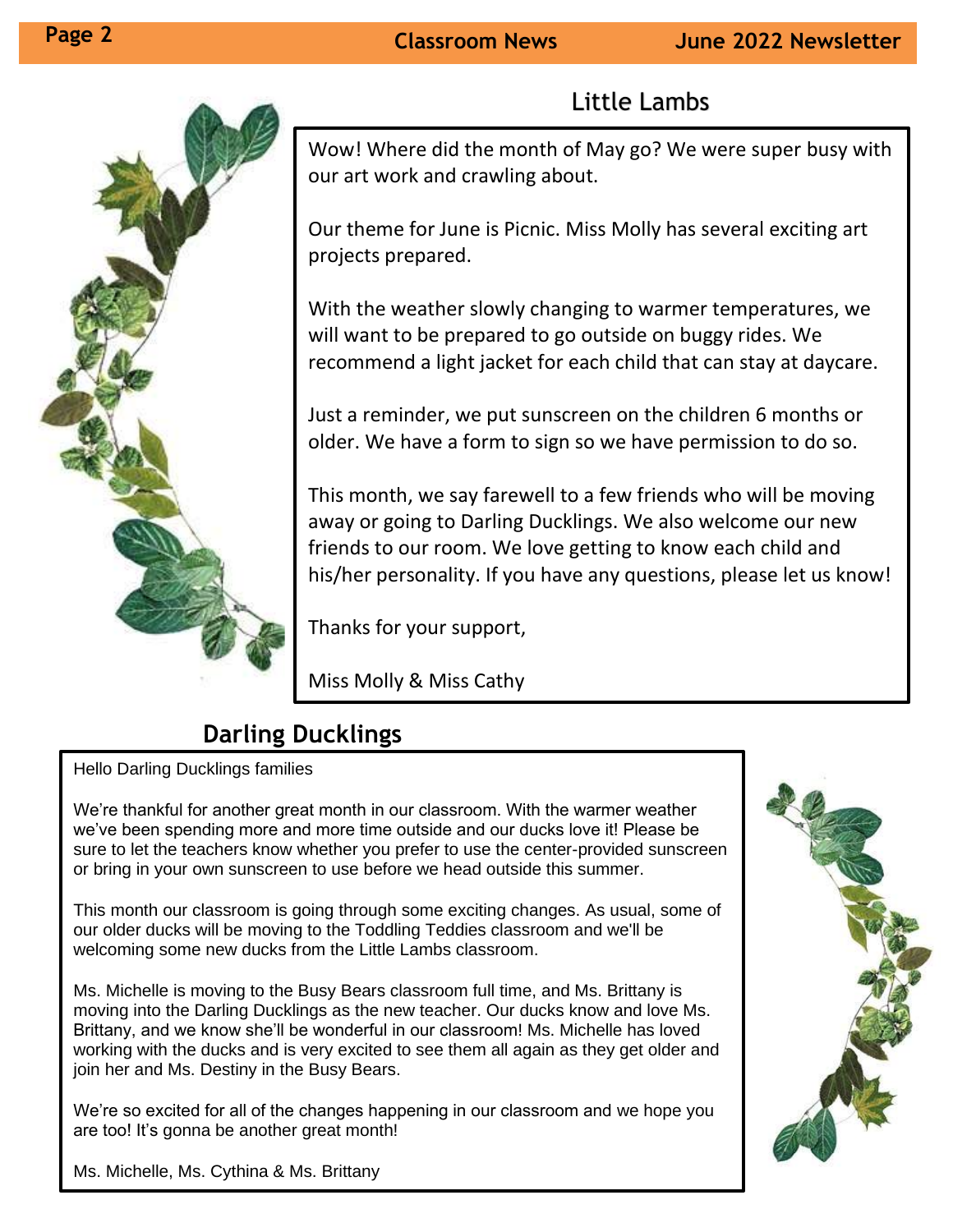### **Toddling Teddies**

Plans are underway for some fun activities during the hot days of summer! We will be doing some water play activities on the hot days to keep us cool! The children have been enjoying the buggy rides we have been taking, as well as the time outside exploring the playground. Please make sure your child has a light jacket, a hat, and shoes for our outside time. Let's not forget about the rainy days when we get to explore the large muscle area and practice walking with the push toys.

We will continue to work on our communication, fine motor, gross motor, self-help using our spoon, social skills by using sign language, and problem solving through various activities and projects throughout the month. Teddies would like to congratulate Noah, Ben, and Silvia on moving to the Busy Bears classroom. With open hands we would like to welcome Aiman and Charlie to the Toddling Teddies. We look forward to getting to know you and know that you are going to have a great experience at the Nook. Sharing your thoughts and concerns about your child is very important to us and helps with our teaching strategies.

A special thank you to all the parents for the awesome lunch and all the heartfelt notes we received during Teacher Appreciation Week! We would also like to say Happy Father's Day to all the wonderful dads on their special day!!! Please continue to stay safe and healthy especially to the families who are traveling this summer!

Have A Fun Summer!!!

Ms. Dala and Ms. Daneca





**We would like to wish the following children/staff a Happy June Birthday!** 

**Ms. Valerie Owen Maria Teddy G. Christian H. Braxton Anna** 



There are many things to see and do around Milwaukee. Check out our Community Events board!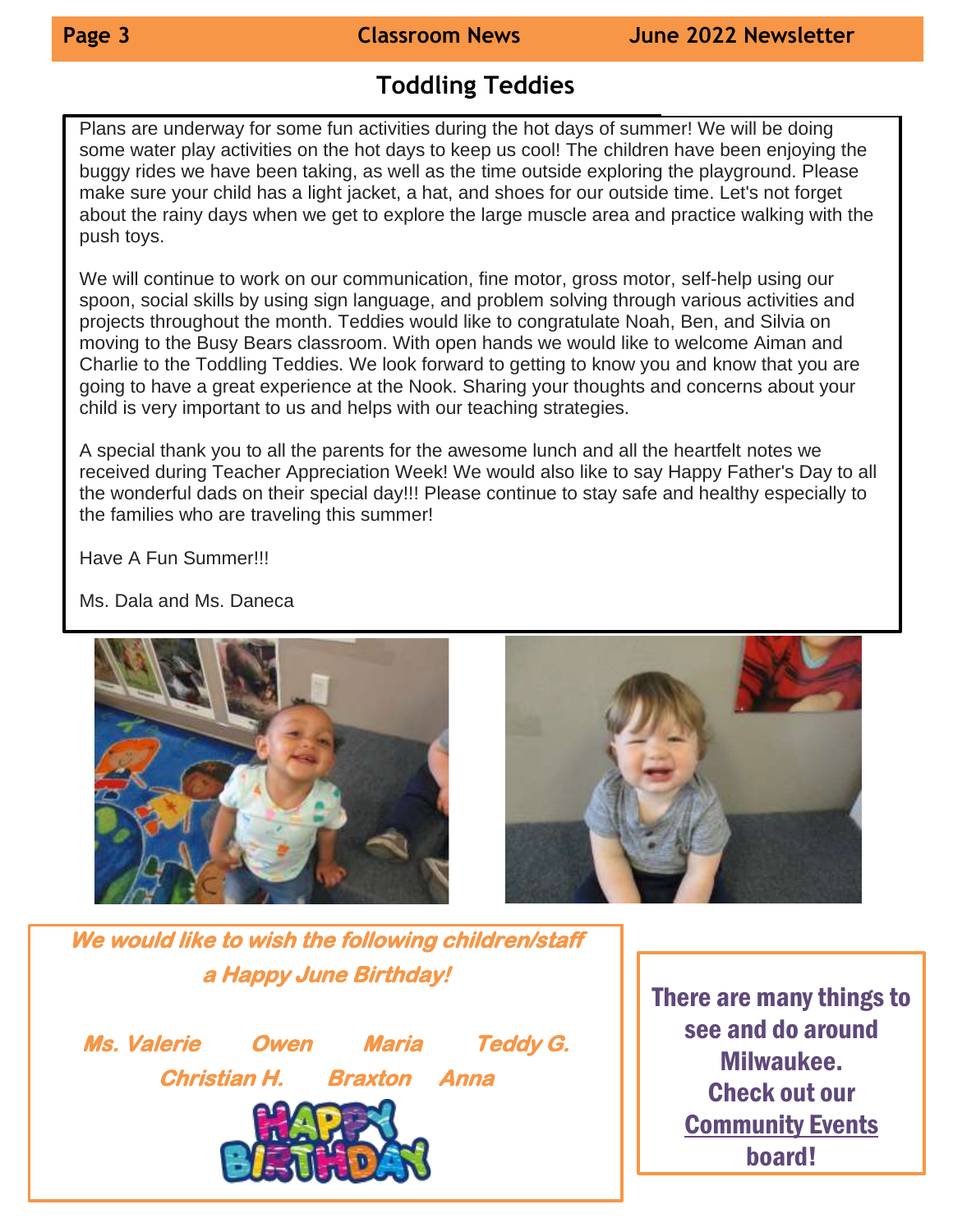**Busy Bears**

# Busy Bears June Newsletter

 $\overline{a}$ Greetings Busy Bear families!

Our small classroom community has grown substantially since last month! We welcome many new families and faces to the classroom and can't wait to work with you during your child's journey.

We're delighted to introduce the new teachers in Busy Bears: Ms. Destiny and Ms. Michelle! They are excited to get to know you, and brings a lot of incredible positive energy to the room. We're sure your children are going to love her!

Our administrative team is hard at work building a strong foundational teaching team for the Busy Bears classroom, and we're excited to share new details about this process soon.

Families, please ensure you have filled out a sunscreen form located on the Over-the-Counter Medication (this is also where you give permission for us to use your preferred diaper cream). The Busy Bears will be doing plenty of outdoor exploration this month, and we can't wait to show you what we learn!

Thanks,

The Busy Bear Team



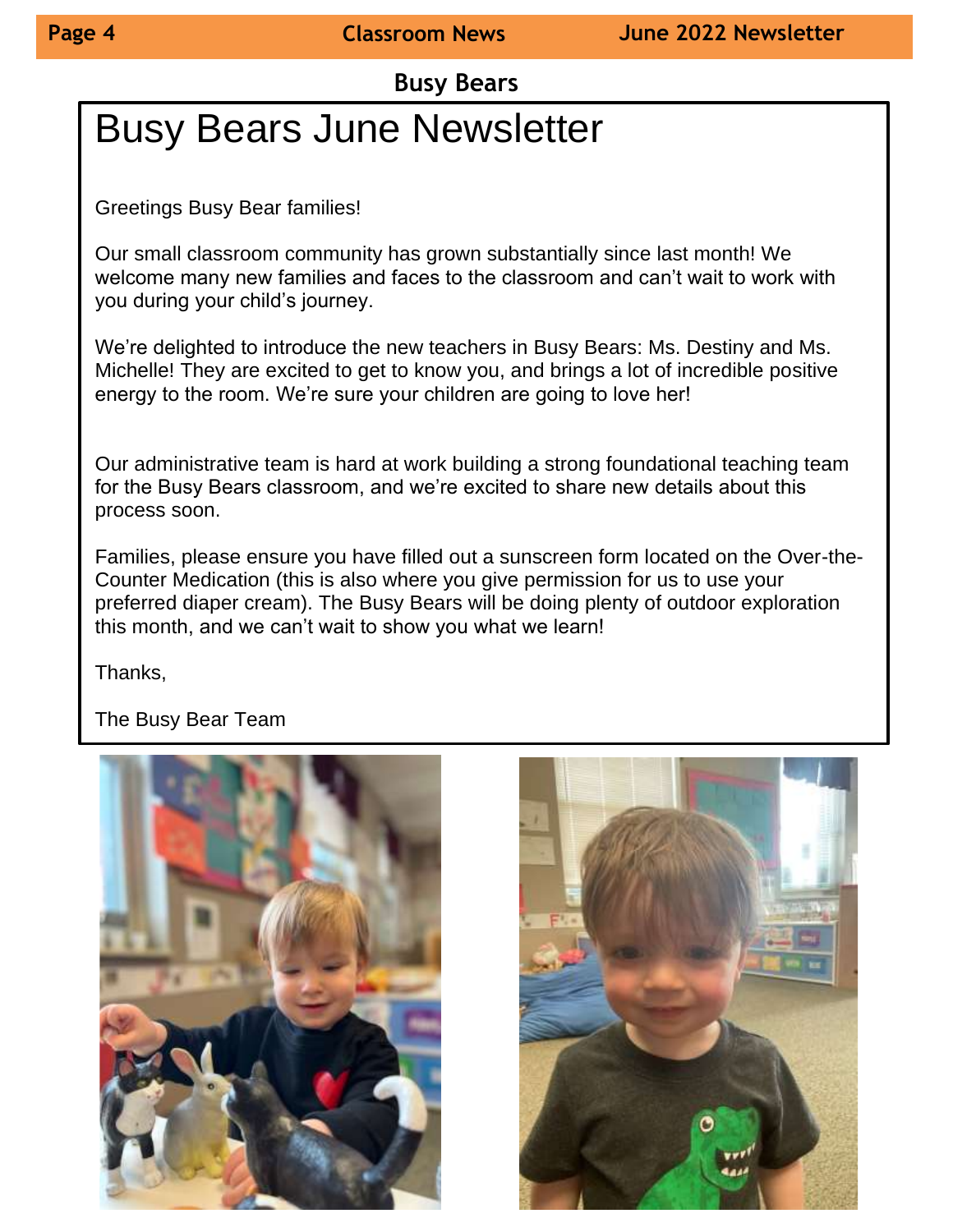#### **Perky Ponies**

Hello families,

It's the month of June and we all know what the means: summer is right around the corner! Parents, have you filled out a sunscreen form for your child? You may also bring in a sunscreen that you prefer your child to have.

It's hard to believe that we are almost halfway into the year. Back in the month of May, we enjoyed making a special gift for our moms for Mother's Day along with having a special treat and a splash of fruit for our moms during Muffins for Moms. We also enjoyed planting some flower seeds along with vegetables seeds. We planted some green beans and carrot seeds, so soon we will have a little flower and vegetables garden in our classroom window. We have to give a special thank you to all the parents during Teacher Appreciation Week for all the special flowers, gift cards, and all of the special notes.

In the month of June, we will be learning about some crawly bugs and butterflies, and also making something special for that special man in our life that we call Dad. Summer fun and learning the colors red, white and blue will also be focuses in June. We have been back to brushing our teeth with our friends, too, and that's a lot of fun.

Parents, feel free to contact us if you have any question or concerns. We hope you have an Amazing Month in June!

Ms. Sybal and Ms. Bobbie

#### **The Nurturing Nook – River Point**

**8647 N Port Washington Rd Fox Point, WI 53217**

**Phone (414) 352-6115 E-mail: [nurturingnookrp@gmail.com](mailto:nurturingnookrp@gmail.com)**

**If at any time our phones are not working and you are unable to contact us, please call one of the other centers and they will get in touch with us via cell phone.**

Just a reminder that we no longer have a FAX line, so if you need to send us anything, please scan and email it to: [www.nurturingnookrp@gmail.com](http://www.nurturingnookrp@gmail.com) Thank you!

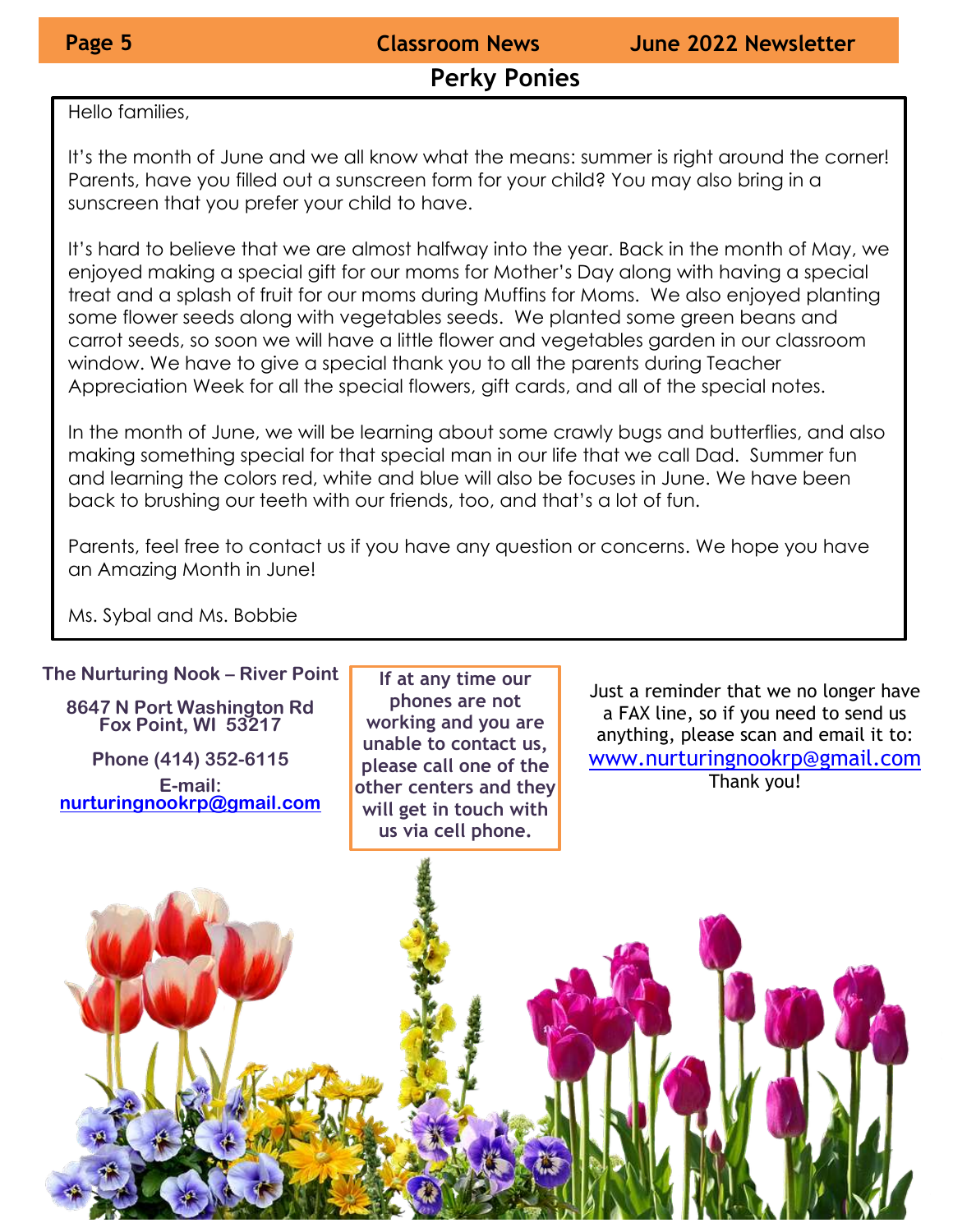## **Happy Hippos**

June is here and the sun will be shining every day!

For the Month of June, we are so excited that summer is finally here. We will be taking advantage of this weather and learning outdoors as much as possible this summer with your child's favorite teams: Bubbles, Paint, and Shaving Cream! They can provide multi-sensory experiences that are fun and engaging for our students.

This month we will continue singing, dancing, and utilizing nursery rhyme and storytelling. We will also focus on math and science. Oh yes, Father's Day will be celebrated too, and we will acknowledge someone who we look up to, like grandfathers, uncles, godfathers, etc.

With so much time outside, we will explore baseball, camping, eating marshmallows and chocolate, hiking, and, weather permitting, getting wet outside. We will also be doing cooking and making sweet teats like fruit popsicles.

The Hippos will really enjoy the month of June. Parents, it is so fun working with your child and watching how much they're learning and growing and loving it.

As a reminder, please continue to bring extra clothing and jackets in preparation for everchanging weather. In addition, I'm asking if you have winter teams to please take them home.

#### Ms. Bee and Ms. Princess

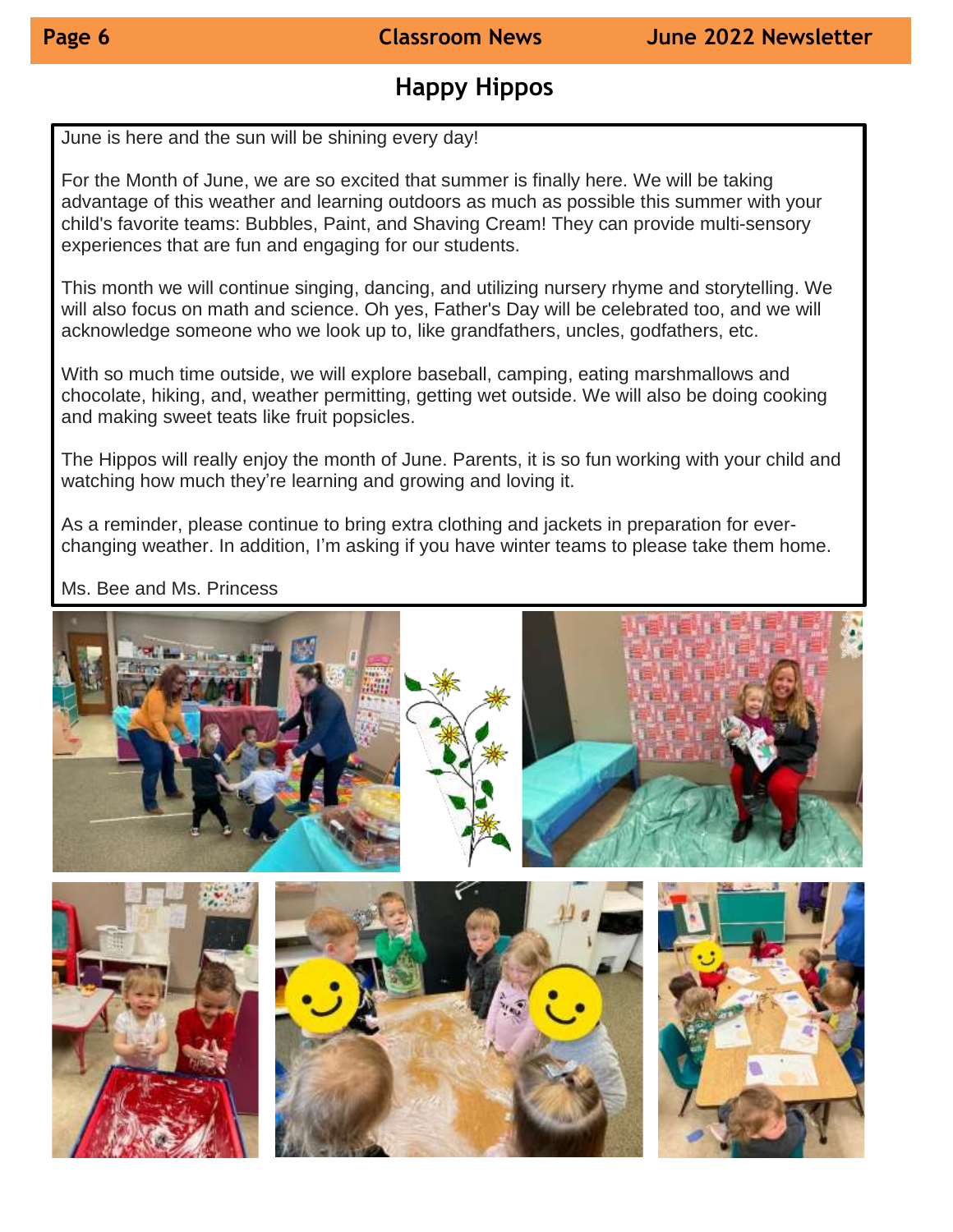#### **Soaring Hawks**

Happy June Everyone!!

The weather has been fantastic!! We have been able to enjoy the outdoors by incorporating many activities. We created a greenhouse indoors and watched our beans begin to sprout. Once they did, we planted our sprouts into a planter. Once they started to grow with a stem and leaves, we planted them into the ground on our playground. Hopefully, soon our AMAZING beans will start to grow. We also did an experiment using a sponge and grass seed. We simply placed moisten sponges onto a plate and then put the grass seed on top of them. Each day, we made sure to keep the sponges moist. A few days later, the grass seed began to grow. While doing these simple activities, the children learned a lot about being patient and the process of how things grow. They learned that the two most important things plants need is water and some source of light. Also checking them frequently to make sure they are doing ok.

Our themes for May were… Mother's Day, Construction, Dinosaurs and The Zoo.

For Mother's Day, we made these AMAZING gifts. Our chocolate covered spoons turned out great! The children enjoyed dipping the spoon into the chocolate, watching them harden, so that we could wrap them. Our cards too, turned out AMAZING!! The children love to sing the song "You Are My Sunshine", so we thought it was appropriate to make those special cards for their moms.

Hopefully, you'll have these cards forever and enjoy stirring your chocolate covered spoons with your child in your favorite drink.

Next, we talked about construction. Our goal was to encourage and focus on ways to make a difference to the way children think and complete tasks. Some of our vocabulary words consisted of measure, fix, stack, cut, build and construct just to name a few.

Some of our activities included…

• -Building with playdough and hammers.

• -Construction cone carrots (Cooking experience).

• -Count and Dump (A counting game using a dump truck and small blocks) 1-20.

• -Sensory table fun with vehicles in dirt / Track painting.

• -Sandpaper rubbings/ Building bridges outside with the BIG blocks.

• -Tools and Toolbox fun along with small blocks / Journal entry tracing the letter C.

What a great unit! The children really enjoyed learning about how things are constructed.

Next, our theme was about dinosaurs. And I must say… The children knew a lot about them. They pronounced and recognized them by name! And of course, they loved to roar!! We touched base on them being extinct, foods they ate and them being reptiles. We also learned the word dinosaur from the Greek words *deinos* (terrible) and *saurus* (lizard).

Some of our activities included…

• -Made fossil prints in playdough / Sensory fun with dinosaurs in dirt.

• -Dinosaur-shaped pasta art / Bone (Q-tip) art.

• -Fun with dinosaur patterns / plastic eggs and dinosaur figures.

• -Story: How Do Dinosaurs Count To Ten (Math activity).

• -Read: Goldilocks and the Three Dinosaurs / Ate Dinosaur pasta in lava sauce (Melted cheese).

• -Played the game: Don't touch the lava.

Our last theme of the month was… The Zoo. The children learned about what animals live at the zoo. How they eat, the sounds they make and who cares for them.

Some of our activities included…

• -Assorted art projects for most of the animals that live at the zoo.

• -Making elephant toothpaste (Science experiment) / Singing zoo songs.

• -Making animal cracker sandwiches (Cooking experience).

• -Fine motor activity… Pasta snakes / Making animal sounds.

Throughout the month, the children have worked really hard on initiating play with others and our feelings. I'm happy to report that everyone is doing quite well with these social skills.

These tasks to us which seem so simple and great milestones for your child.

This month our themes will be… Camping, Bugs, Father's Day and Hello summer!

Have a wonderful month!!

Mrs. Kimberly & Ms. Breanna